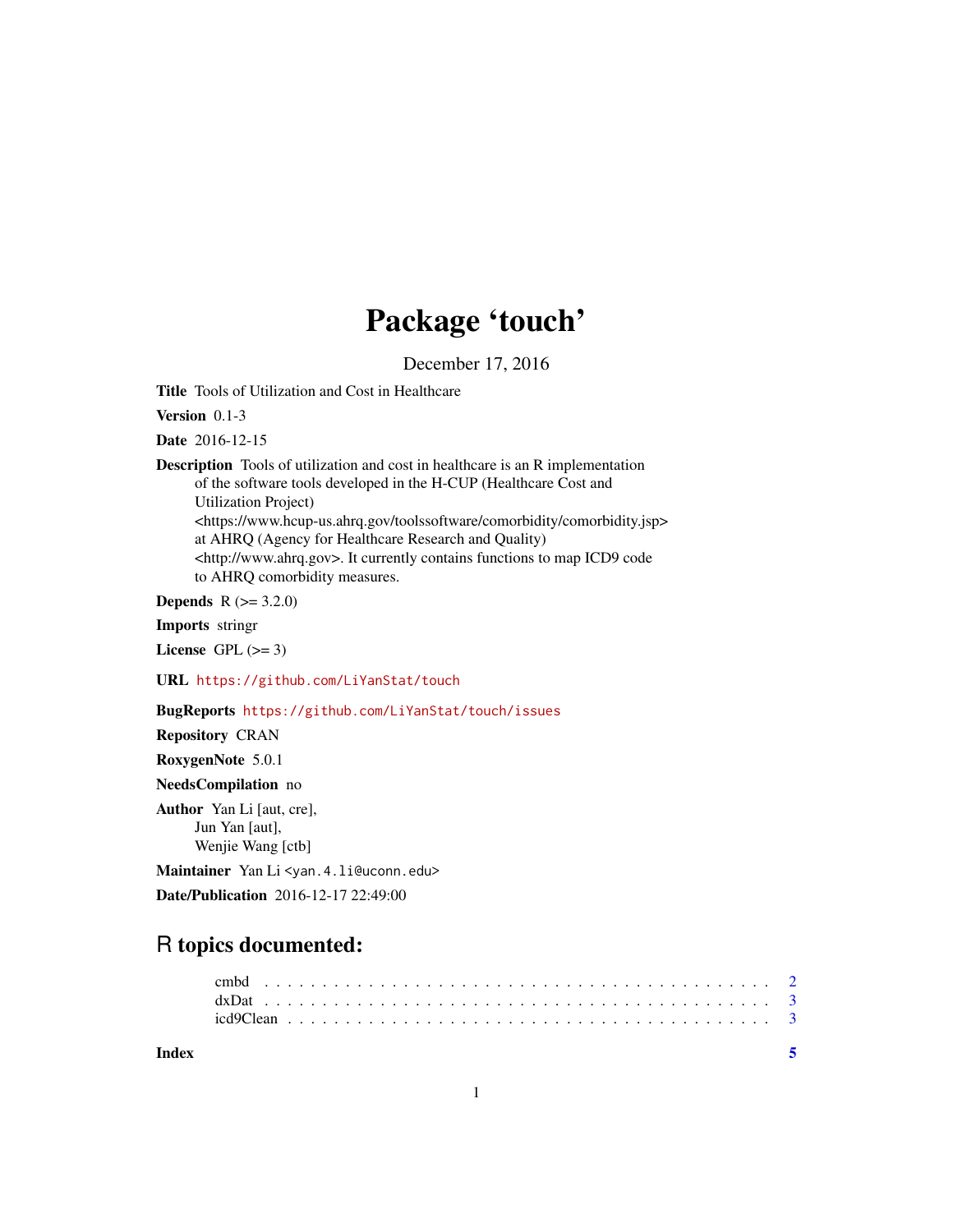<span id="page-1-0"></span>

#### Description

This function maps a matrix of ICD9 codes to AHRQ comorbidity measures.

#### Usage

cmbd(icd, drg = NULL, needClean = TRUE, needPrep = TRUE)

#### Arguments

| icd       | a character matrix of icd9 codes, with rows representing patients.                  |
|-----------|-------------------------------------------------------------------------------------|
| drg       | a numeric vector of drg codes, with length the same as nrow (icd).                  |
| needClean | logical, TRUE means cleaning is needed (string trimming, zero supplementa-<br>tion) |
| needPrep  | logical, TRUE means preparation is needed (convert char to numeric)                 |

#### Value

a matrix with the same number of rows as the input and with the comorbidity measures in columns

#### Author(s)

Jun Yan

#### References

Elixhauser et. al. (1998)

#### Examples

```
data(dxDat)
drg <- dxDat$drg
icd \leftarrow dxDat[, -1L]output <- cmbd(icd, drg=drg)
```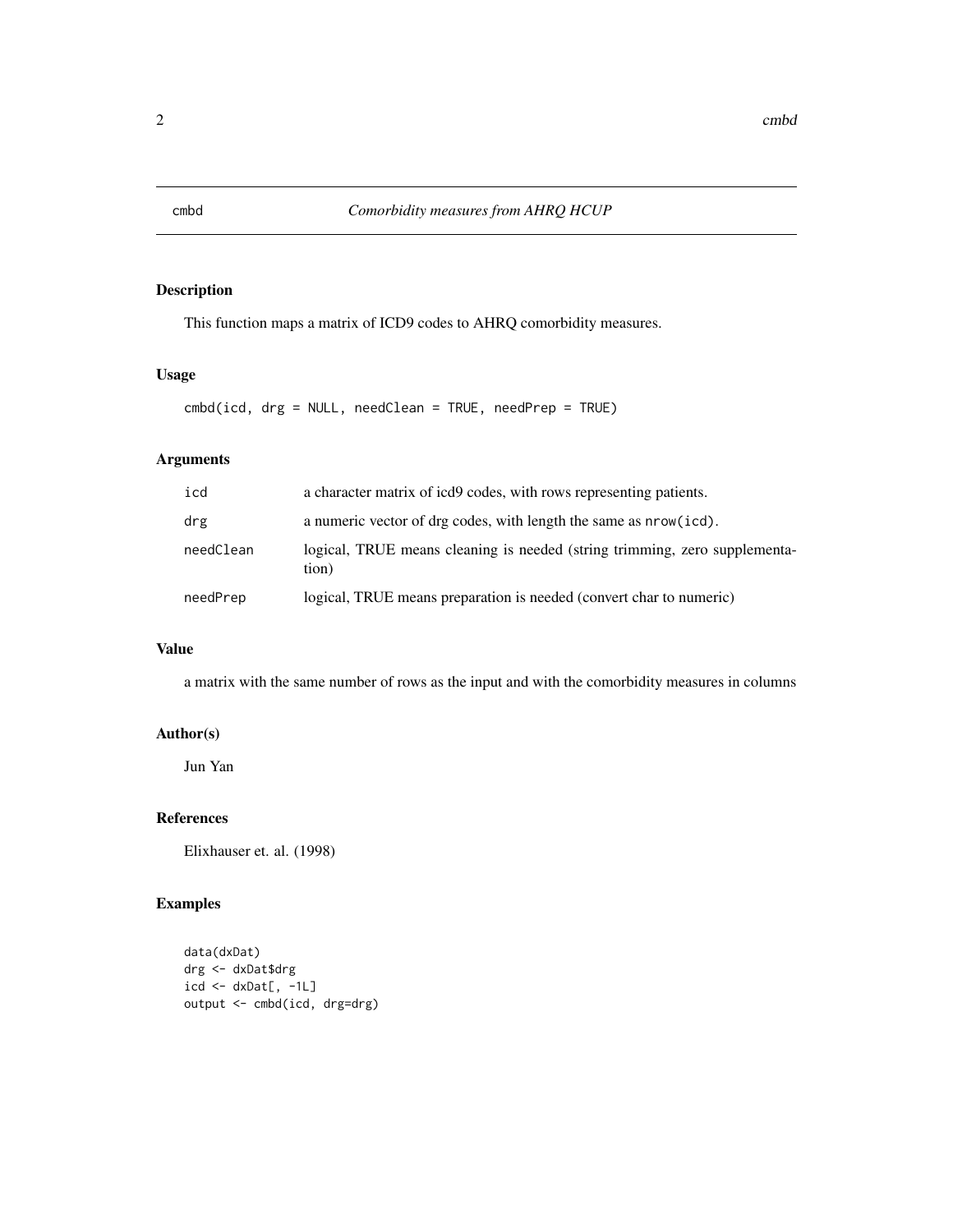<span id="page-2-0"></span>

#### Description

A data frame of diagnosis code with variates named drg and dx1, dx2, ..., dx10, where

- drg: drg code for comorbidity;
- dx1-dx10: icd-9 code for 10 diagnosises.

#### Usage

data(dxDat)

#### Format

A data frame with 1000 rows and 11 variables.

#### Examples

```
data(dxDat)
drg <- dxDat$drg
icd \leq d \times Data[, -1L]
```
#### icd9Clean *Reformat Comorbidity Measures*

#### Description

This function processes the character matrix of ICD9 codes by converting them to character codes of length 5. For SAS procedure from HCUP, it trims all character string to be of length 5, adds the missing trailing white space, and capitalizes the first character in ICD9 codes.

#### Usage

```
icd9Clean(input, style = c("touch", "hcup"))
```
#### Arguments

| input | a character matrix of ICD9 codes, with rows representing patients.                |
|-------|-----------------------------------------------------------------------------------|
| stvle | a character vector of length one indicating the reformatting style to follow. The |
|       | possible option are "touch" and "heup". The former does the cleaning for this     |
|       | package; The latter does the reformatting for the SAS script provided by HCUP.    |

#### Value

a matrix of cleaned ICD9 codes.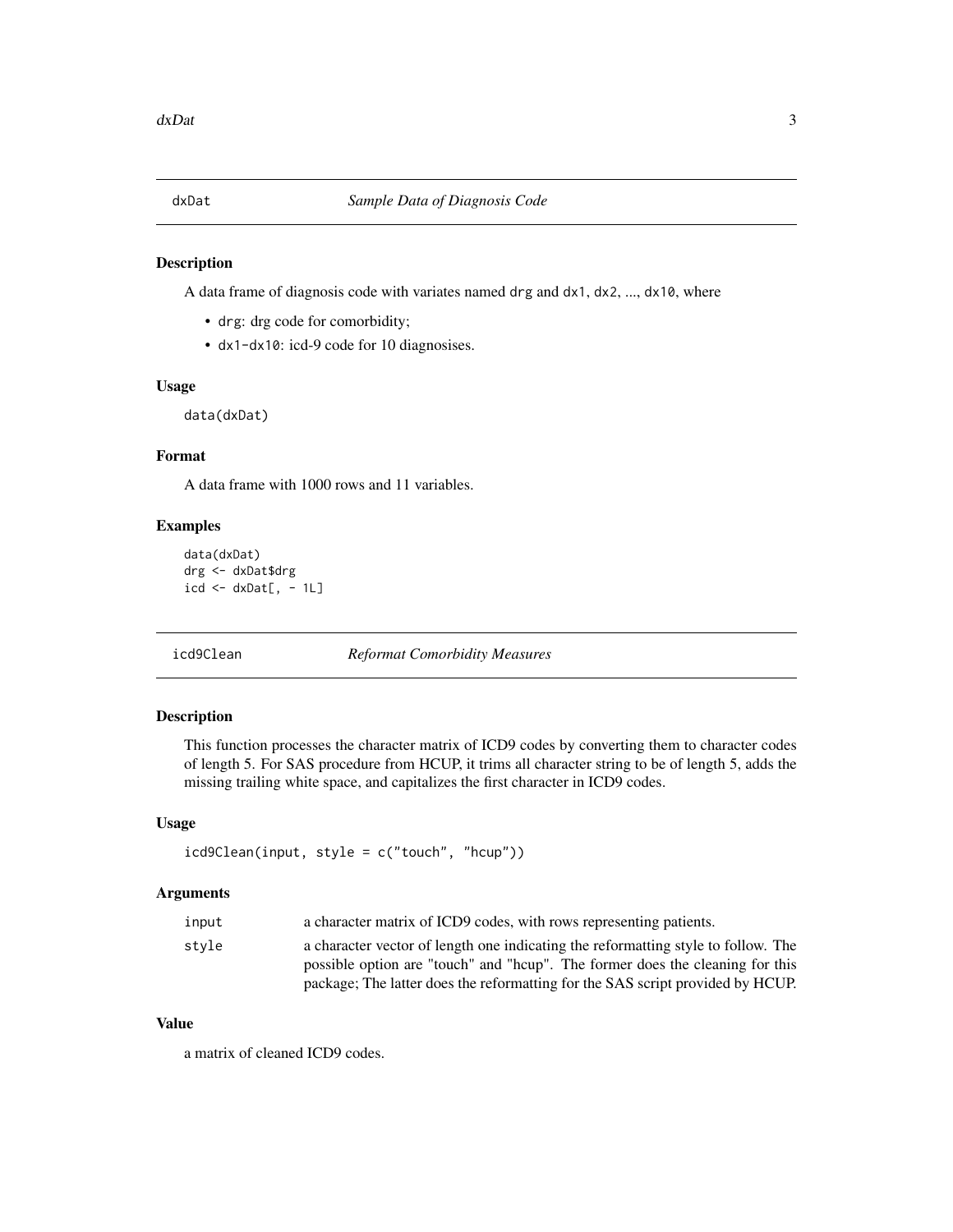4 icd9Clean and the contract of the contract of the contract of the contract of the contract of the contract of the contract of the contract of the contract of the contract of the contract of the contract of the contract o

#### Author(s)

Jun Yan and Wenjie Wang

### Examples

data(dxDat)  $icd \leftarrow dx$ Dat $[, -1L]$ output <- icd9Clean(icd)